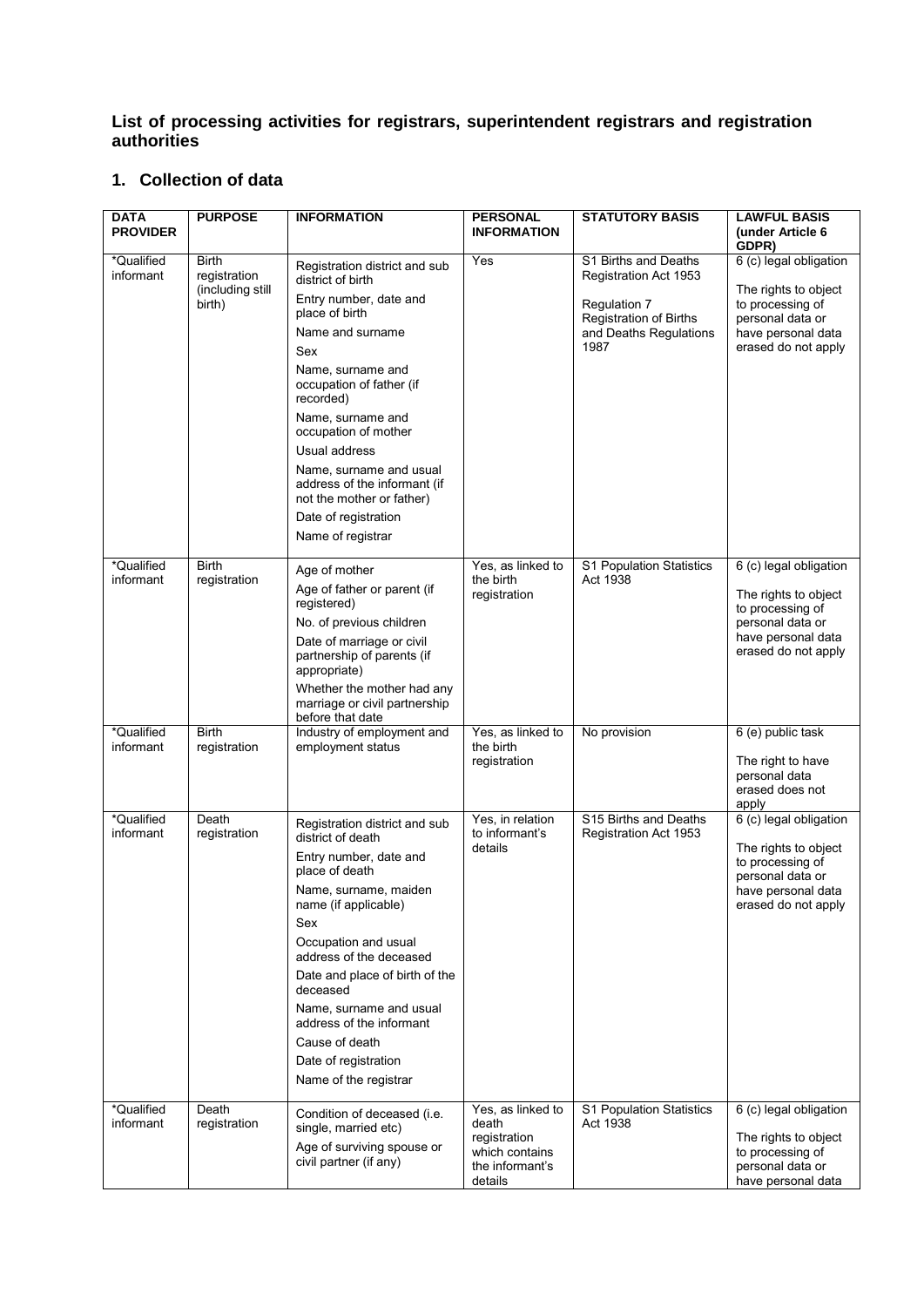|                         |                                  |                                                                        |                                                   |                                               | erased do not apply                                                                |
|-------------------------|----------------------------------|------------------------------------------------------------------------|---------------------------------------------------|-----------------------------------------------|------------------------------------------------------------------------------------|
| *Qualified<br>informant | Death<br>registration            | Length of stay in a<br>communal establishment                          | Yes, as linked to<br>death                        | No provision                                  | 6 (e) public task                                                                  |
|                         |                                  | Industry of employment and<br>employment status of the<br>deceased     | registration<br>which contains<br>the informant's |                                               | The right to have<br>personal data<br>erased does not                              |
| *Qualified              | Medical                          |                                                                        | details<br>Yes                                    | S22 Births and Deaths                         | apply<br>6 (c) legal obligation                                                    |
| informant               | certificate of<br>cause of death | Interval between onset of<br>disease and death                         |                                                   | Registration Act 1953                         |                                                                                    |
|                         |                                  | Place of death and if in a<br>hospital, the name of the<br>consultant  |                                                   |                                               | The rights to object<br>to processing of<br>personal data or<br>have personal data |
|                         |                                  | Date last seen alive                                                   |                                                   |                                               | erased do not apply                                                                |
|                         |                                  | Whether seen or not seen<br>after death                                |                                                   |                                               |                                                                                    |
|                         |                                  | Whether referred to the<br>coroner and by whom                         |                                                   |                                               |                                                                                    |
|                         |                                  | Whether additional medical<br>details sought                           |                                                   |                                               |                                                                                    |
| Party to a<br>marriage  | Marriage<br>notice               | Name and surname                                                       | Yes                                               | S27 Marriage Act 1949<br>Regulation 4         | 6 (c) legal obligation                                                             |
|                         |                                  | Date of birth                                                          |                                                   | Registration of Marriage                      | The rights to object                                                               |
|                         |                                  | Sex                                                                    |                                                   | Regulations 2015                              | to processing of                                                                   |
|                         |                                  | Condition                                                              |                                                   |                                               | personal data or<br>have personal data                                             |
|                         |                                  | Occupation                                                             |                                                   |                                               | erased do not apply                                                                |
|                         |                                  | Address                                                                |                                                   |                                               |                                                                                    |
|                         |                                  | Period of residence                                                    |                                                   |                                               |                                                                                    |
|                         |                                  | Place of marriage                                                      |                                                   |                                               |                                                                                    |
| Party to a              | Marriage                         | Nationality                                                            | Yes                                               | S53 Marriage Act 1949                         | 6 (c) legal obligation                                                             |
| marriage                | registration                     | District of marriage                                                   |                                                   | Regulation 12                                 |                                                                                    |
|                         |                                  | Place of marriage                                                      |                                                   | Registration of Marriage                      | The rights to object                                                               |
|                         |                                  | Entry number                                                           |                                                   | Regulations 2015                              | to processing of<br>personal data or                                               |
|                         |                                  | Date of marriage<br>Name and surname of                                |                                                   |                                               | have personal data<br>erased do not apply                                          |
|                         |                                  | parties to the marriage<br>Age, condition, rank or                     |                                                   |                                               |                                                                                    |
|                         |                                  | profession<br>Residence at the time of the                             |                                                   |                                               |                                                                                    |
|                         |                                  | marriage                                                               |                                                   |                                               |                                                                                    |
|                         |                                  | Name, surname and rank or<br>profession of each party's<br>father      |                                                   |                                               |                                                                                    |
|                         |                                  | Signatures of both parties<br>and their witnesses                      |                                                   |                                               |                                                                                    |
|                         |                                  | Name of the person(s) who<br>conducted, and registered<br>the marriage |                                                   |                                               |                                                                                    |
| Party to a              | Civil                            | Name and surname                                                       | Yes                                               | S8 Civil Partnership Act                      | 6 (c) legal obligation                                                             |
| civil                   | partnership                      | Date of birth                                                          |                                                   | 2004                                          |                                                                                    |
| partnership             | notice                           | Sex                                                                    |                                                   | Regulation 3 Civil<br>Partnership             | The rights to object<br>to processing of                                           |
|                         |                                  | Condition                                                              |                                                   | (Registration Provisions)                     | personal data or                                                                   |
|                         |                                  | Occupation                                                             |                                                   | Regulations 2005                              | have personal data                                                                 |
|                         |                                  | Address                                                                |                                                   |                                               | erased do not apply                                                                |
|                         |                                  | Period of residence                                                    |                                                   |                                               |                                                                                    |
|                         |                                  | Place of formation of civil                                            |                                                   |                                               |                                                                                    |
|                         |                                  | partnership                                                            |                                                   |                                               |                                                                                    |
|                         |                                  | Nationality                                                            |                                                   |                                               |                                                                                    |
| Party to a<br>civil     | Civil<br>partnership             | Registration Authority where                                           | Yes                                               | S2 Civil Partnership Act<br>2004              | 6 (c) legal obligation                                                             |
| partnership             | register                         | the civil partnership was<br>registered                                |                                                   | Regulation 11 Civil                           | The rights to object                                                               |
|                         |                                  | Date and place of civil                                                |                                                   | Partnership                                   | to processing of                                                                   |
|                         |                                  | partnership registration                                               |                                                   | (Registration Provisions)<br>Regulations 2005 | personal data or<br>have personal data                                             |
|                         |                                  | Name and surname of civil                                              |                                                   |                                               | erased do not apply                                                                |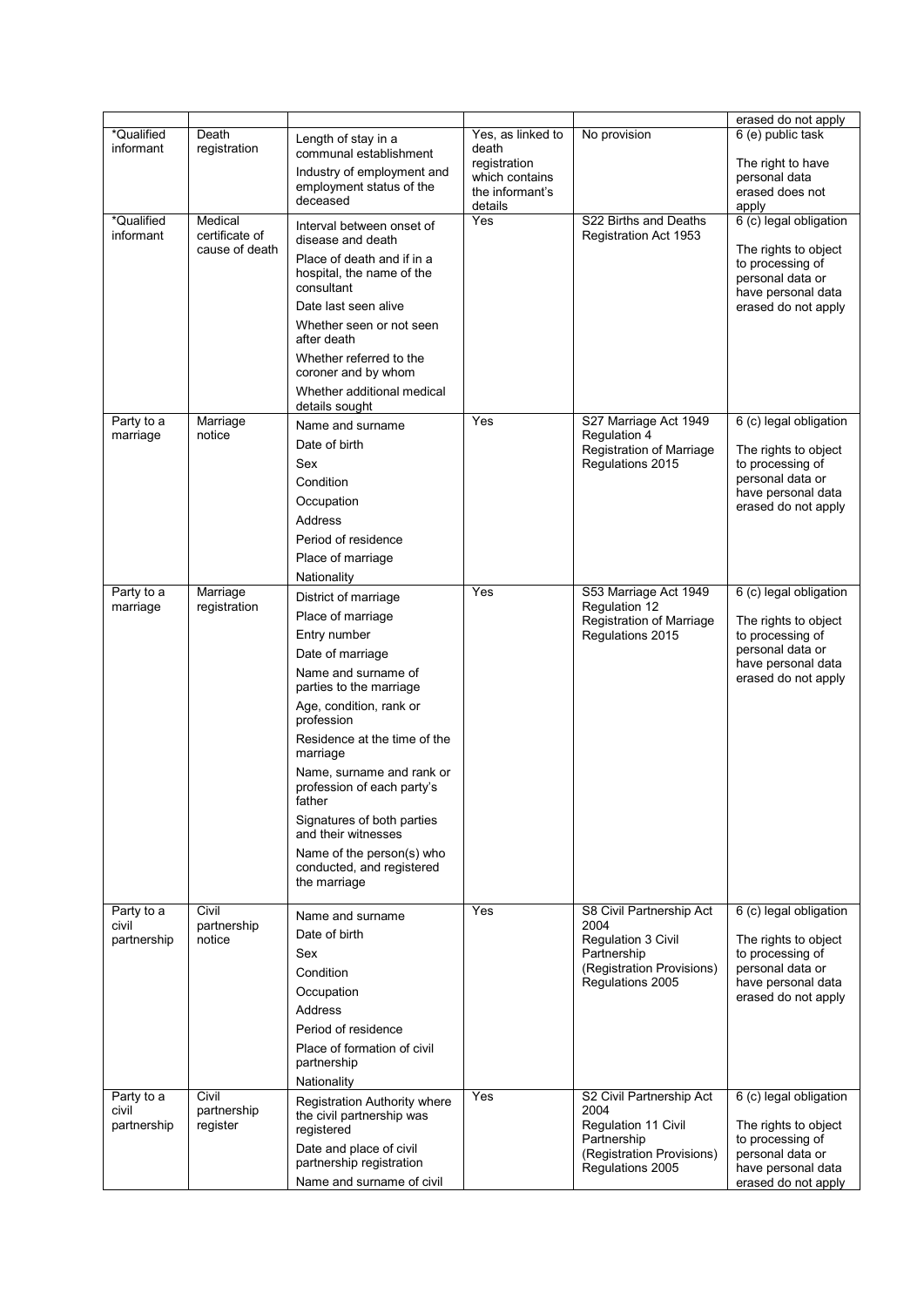| partners                                                                        |  |  |
|---------------------------------------------------------------------------------|--|--|
| Date of birth, sex, condition<br>and occupation of the civil<br>partners        |  |  |
| Residence at the time of the<br>civil partnership registration                  |  |  |
| Father's name, surname and<br>occupation of each civil<br>partner               |  |  |
| Mother's name, surname<br>and occupation of each civil<br>partner               |  |  |
| Signatures of civil partners                                                    |  |  |
| Name and surname of<br>witnesses<br>Signature of civil partnership<br>registrar |  |  |
|                                                                                 |  |  |

## **2. Sharing of registration information**

| <b>Civil Registration services</b> |                                                                                                            |                                                                                                                                                                                                                                                                                                                                                                                                                                                          |                                       |                                                                                                                                                                      |                                                                                                                                     |
|------------------------------------|------------------------------------------------------------------------------------------------------------|----------------------------------------------------------------------------------------------------------------------------------------------------------------------------------------------------------------------------------------------------------------------------------------------------------------------------------------------------------------------------------------------------------------------------------------------------------|---------------------------------------|----------------------------------------------------------------------------------------------------------------------------------------------------------------------|-------------------------------------------------------------------------------------------------------------------------------------|
| <b>RECIPIENT</b>                   | <b>PURPOSE</b>                                                                                             | <b>INFORMATION</b>                                                                                                                                                                                                                                                                                                                                                                                                                                       | <b>PERSONAL</b><br><b>INFORMATION</b> | <b>STATUTORY</b><br><b>PROVISION</b>                                                                                                                                 | <b>LAWFUL BASIS</b><br>(Under Article 6<br>GDPR)                                                                                    |
| Applicant for a<br>certificate     | To obtain a<br>certified copy<br>of a birth,<br>death,<br>marriage or<br>civil<br>partnership<br>entry     | Where the applicant can<br>identify the relevant entry<br>and pay the fee, all the<br>information contained in a<br>birth, death or marriage<br>entry; name, surname and<br>date of birth for a short<br>certificate; full details from a<br>civil partnership entry where<br>the applicant can provide the<br>address of the civil partners;<br>all information excluding<br>address of the civil partners<br>where the applicant cannot<br>provide it. | Yes                                   | S31 and S33 Births and<br>Deaths Registration Act<br>1953<br>S64 Marriage Act<br>Regulation 15 Civil<br>partnership (Registration<br>provisions) Regulations<br>2005 | 6 (c) legal obligation<br>The rights to object<br>to processing of<br>personal data or<br>have personal data<br>erased do not apply |
| Superintenden<br>t registrar       | To certify<br>registration<br>records                                                                      | Quarterly returns of births<br>(including still- births) and<br>death registrations from<br>registrars                                                                                                                                                                                                                                                                                                                                                   | Yes                                   | S26 Births and Deaths<br>Registration Act 1953                                                                                                                       | 6 (c) legal obligation<br>The rights to object<br>to processing of<br>personal data or<br>have personal data<br>erased do not apply |
|                                    | To certify<br>registration<br>records                                                                      | Quarterly returns of marriage<br>registrations from everyone<br>required to register<br>marriages                                                                                                                                                                                                                                                                                                                                                        | Yes                                   | S57 Marriage Act 1949                                                                                                                                                | 6 (c) legal obligation<br>The rights to object<br>to processing of<br>personal data or<br>have personal data<br>erased do not apply |
| Registrar<br>General               | To compile<br>and maintain a<br>central record<br>of registration<br>events                                | Certified copies of birth<br>(including still births) and<br>death registrations from<br>superintendent registrars                                                                                                                                                                                                                                                                                                                                       | $\overline{Yes}$                      | 27 Births and Deaths<br>Registration Act 1953                                                                                                                        | 6 (c) legal obligation<br>The rights to object<br>to processing of<br>personal data or<br>have personal data<br>erased do not apply |
|                                    | To support UK<br><b>Statistics</b><br>Authority<br>requirement to<br>produce<br>statistical<br>information | Birth, still-birth and death<br>confidential particulars to be<br>collected by the RG<br>Birth, still-birth and death                                                                                                                                                                                                                                                                                                                                    | Yes<br>Yes                            | S2 Population<br>(Statistics) Act 1938                                                                                                                               | 6 (c) legal obligation<br>The rights to object<br>to processing of<br>personal data or<br>have personal data<br>erased do not apply |
|                                    | To support UK                                                                                              |                                                                                                                                                                                                                                                                                                                                                                                                                                                          |                                       | No provision                                                                                                                                                         | 6 (e) public task                                                                                                                   |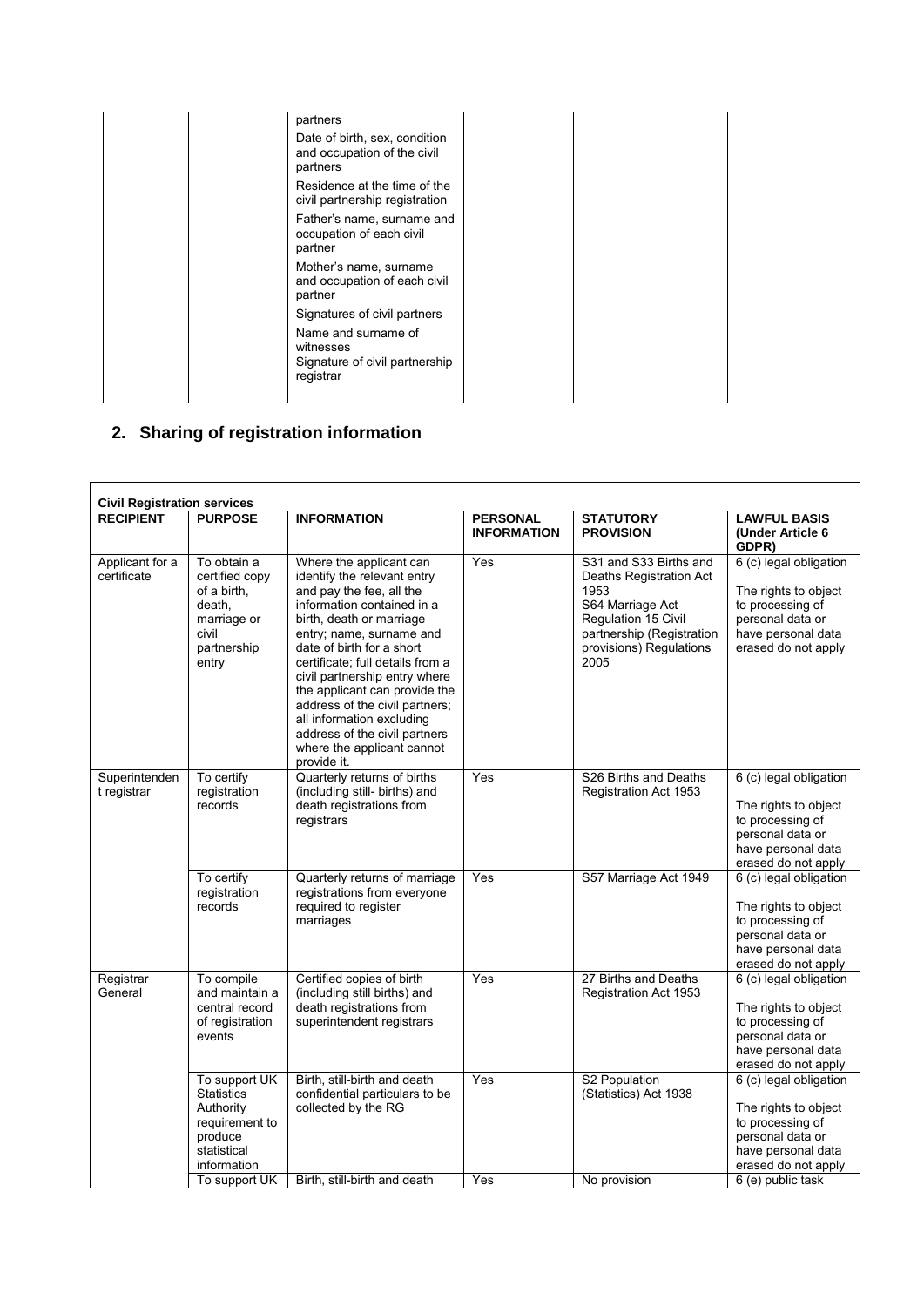|                                                                  | <b>Statistics</b><br>Authority<br>requirement to<br>produce<br>statistical<br>information                                           | voluntary particulars                                                                             |                                           |                                                                                                                                                                                                                                                                                                                            | The right to have<br>personal data<br>erased does not<br>apply                                                                      |
|------------------------------------------------------------------|-------------------------------------------------------------------------------------------------------------------------------------|---------------------------------------------------------------------------------------------------|-------------------------------------------|----------------------------------------------------------------------------------------------------------------------------------------------------------------------------------------------------------------------------------------------------------------------------------------------------------------------------|-------------------------------------------------------------------------------------------------------------------------------------|
|                                                                  | To support UK<br><b>Statistics</b><br>Authority<br>requirement to<br>produce<br>statistical<br>information                          | Medical Certificate of Cause<br>of Death additional<br>information                                | Yes                                       | Regulation 11 The<br><b>Registration of Births</b><br>Deaths and Marriages<br>Regulations 1968                                                                                                                                                                                                                             | 6 (c) legal obligation<br>The rights to object<br>to processing of<br>personal data or<br>have personal data<br>erased do not apply |
|                                                                  | To compile<br>and maintain a<br>central record<br>of registration<br>events                                                         | Certified copies of marriage<br>registrations from<br>superintendent registrars                   | Yes                                       | S58 Marriage Act 1949                                                                                                                                                                                                                                                                                                      | 6 (c) legal obligation<br>The rights to object<br>to processing of<br>personal data or<br>have personal data<br>erased do not apply |
|                                                                  | To report an<br>offence or<br>suspicion of<br>an offence                                                                            | Forged documents                                                                                  | Yes                                       | Regulation 72(1)(b) of<br>the Registration of Births<br>and Deaths Regulations<br>1987 (births and deaths)<br>Regulation 23(1) of the<br>Registration of Marriage<br>Regulations 2015<br>(marriages)<br>Regulation 18 of the<br>Civil Partnership<br>(Registration Provisions)<br>Regulations 2005 (civil<br>partnerships) | 6 (c) legal obligation<br>The rights to object<br>to processing of<br>personal data or<br>have personal data<br>erased do not apply |
|                                                                  | Crime fighting<br>purposes                                                                                                          | Suspicious applications for<br>birth certificates, benefit<br>fraud, fraudulent documents<br>etc. | Yes                                       | Schedule 6 Immigration<br>Act 2014                                                                                                                                                                                                                                                                                         | 6 (e) public task<br>The right to have<br>personal data<br>erased does not<br>apply                                                 |
|                                                                  | <b>Other Government Departments</b>                                                                                                 |                                                                                                   |                                           |                                                                                                                                                                                                                                                                                                                            |                                                                                                                                     |
| Department<br>for Work and<br>Pensions                           | In relation to<br>its functions<br>under the<br>Contribution<br>and Benefits<br>Act and the<br>Social Security<br>Administration    | Death registration extracts<br>via Tell Us Once                                                   | No                                        | S125 Social Security<br><b>Administration Act 1992</b><br>The Social Security<br>(Notification of Deaths)<br>Regulations 2012                                                                                                                                                                                              | Not applicable as<br>not personal<br>information                                                                                    |
|                                                                  | Act 1992                                                                                                                            | Via BD8 form                                                                                      | No                                        | Provision under review                                                                                                                                                                                                                                                                                                     | Not applicable as<br>not personal<br>information                                                                                    |
|                                                                  | To support the<br>Tell us Once<br>birth service                                                                                     | Birth information from<br>registrations and<br>declarations                                       | Yes                                       | S19A Registration<br>Service Act 1953                                                                                                                                                                                                                                                                                      | 6 (e) public task<br>The right to have<br>personal data<br>erased does not<br>apply                                                 |
| Department of<br>Health and<br>Social Care                       | To assist the<br>delivery of<br>those<br>functions<br>exercisable by<br>the<br>organisation in<br>relation to the<br>health service | Death registrations due to<br>vaccination (form 111)                                              | Yes, as contain<br>informant's<br>details | Provision under review                                                                                                                                                                                                                                                                                                     | 6 (e) public task<br>The right to have<br>personal data<br>erased does not<br>apply                                                 |
| Home Office<br>(United<br>Kingdom<br>Visas and<br>Immigration/Im | HO<br>Immigration<br>enforcement<br>action                                                                                          | Information held by the<br>registration officer in relation<br>to sham marriages                  | Yes                                       | S24 Immigration and<br>Asylum Act 1999<br>The Reporting of<br><b>Suspicious Marriages</b><br>and Registration of                                                                                                                                                                                                           | 6 (c) legal obligation<br>The rights to object<br>to processing of<br>personal data or                                              |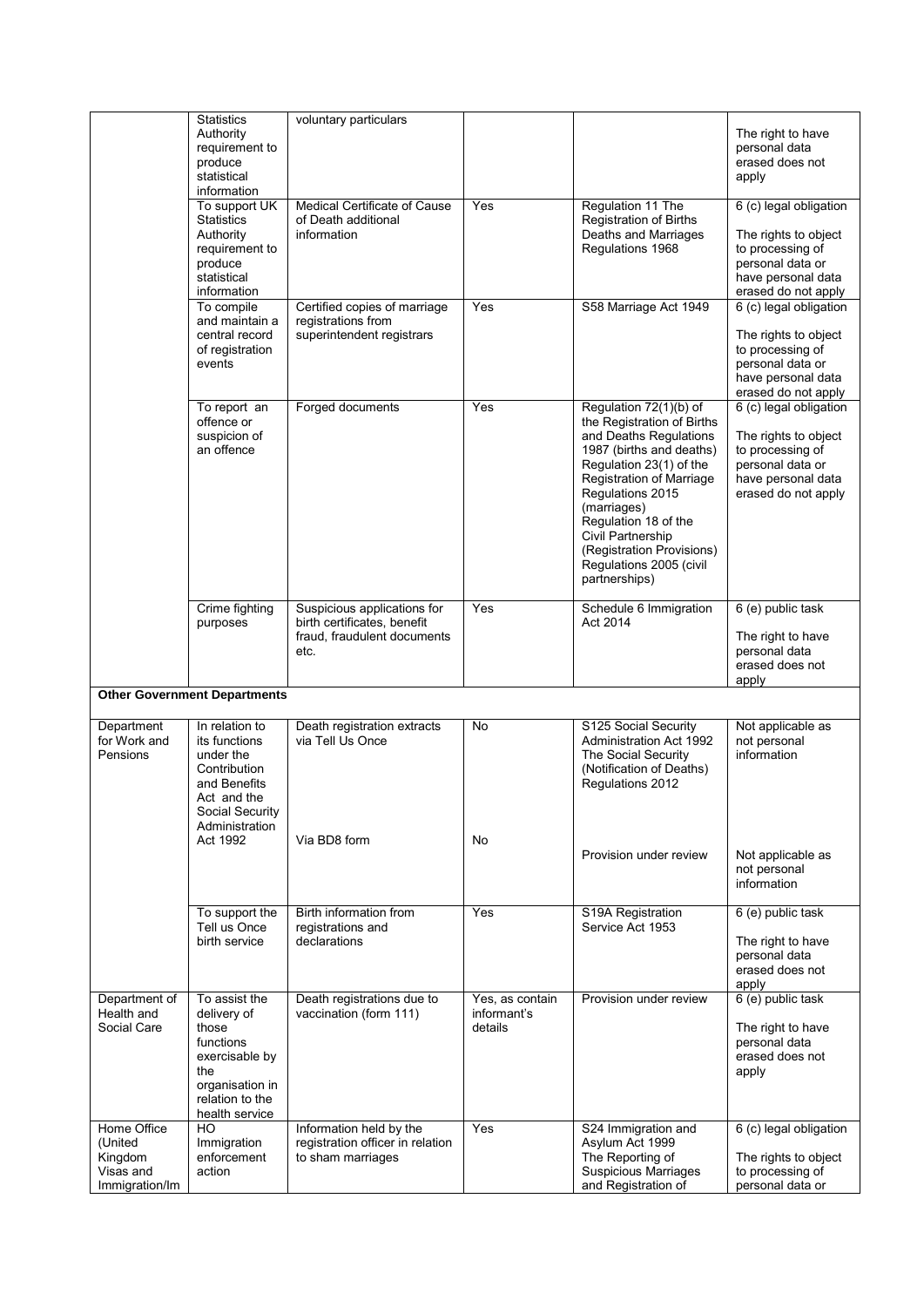| migration and<br>Enforcement)                       |                                                                                                                                            |                                                                                                                                                                                       |                                           | Marriages<br>(Miscellaneous<br>Amendments)<br>Regulations                                                                                | have personal data<br>erased do not apply                                                                                           |
|-----------------------------------------------------|--------------------------------------------------------------------------------------------------------------------------------------------|---------------------------------------------------------------------------------------------------------------------------------------------------------------------------------------|-------------------------------------------|------------------------------------------------------------------------------------------------------------------------------------------|-------------------------------------------------------------------------------------------------------------------------------------|
|                                                     | HO<br>Immigration<br>enforcement<br>action                                                                                                 | Information held by the<br>registration officer<br>(S24A Sham CP)                                                                                                                     | Yes                                       | S24A Immigration and<br>Asylum Act 1999<br>The Reporting of<br>Suspicious Civil<br>Partnerships<br>Regulations 2005                      | 6 (c) legal obligation<br>The rights to object<br>to processing of<br>personal data or<br>have personal data<br>erased do not apply |
|                                                     | HO.<br>Immigration<br>enforcement<br>action                                                                                                | Information held by the<br>registration officer<br>(where registration officer<br>suspects immigration<br>offences e.g. overstayers,<br>working illegally)                            | Yes                                       | Schedule 6 Immigration<br>Act 2014                                                                                                       | 6 (e) public task<br>The right to have<br>personal data<br>erased does not<br>apply                                                 |
|                                                     | HO<br>Immigration<br>enforcement<br>action                                                                                                 | Information held by the<br>registration officer where<br>request received                                                                                                             | Yes                                       | Schedule 6 Immigration<br>Act 2014                                                                                                       | 6 (e) public task<br>The right to have<br>personal data<br>erased does not<br>apply                                                 |
|                                                     | $\overline{HO}$<br>Immigration<br>enforcement<br>action<br>(Secretary of<br>State)                                                         | Supply nationality<br>documents where it is<br>suspected that an individual<br>may be liable to removal<br>from the United Kingdom<br>and the document may<br>facilitate the removal. | Yes                                       | Section 20A Immigration<br>and Asylum Act 1999                                                                                           | 6 (c) legal obligation<br>The rights to object<br>to processing of<br>personal data or<br>have personal data<br>erased do not apply |
| <b>Local Authorities</b>                            |                                                                                                                                            |                                                                                                                                                                                       |                                           |                                                                                                                                          |                                                                                                                                     |
| Education<br>department                             | For those<br>education<br>functions the<br>LA is required<br>to deliver                                                                    | Birth and Death registrations                                                                                                                                                         | Yes                                       | S564(3) Education Act<br>1996                                                                                                            | 6 (c) legal obligation<br>The rights to object<br>to processing of<br>personal data or<br>have personal data<br>erased do not apply |
| <b>Council Tax</b><br><b>Billing</b><br>Authorities | For those<br>functions set<br>out in part 1 of<br>the<br>Government<br>Finance Act<br>1992                                                 | Name and surname, date of<br>death and usual address of<br>deaths of over 18s                                                                                                         | No                                        | Para 13 Sch 2 Local<br><b>Government Finance</b><br>Act 1992Reg 5 Council<br>Tax (Administration and<br>Enforcement)<br>Regulations 1992 | Not applicable as<br>not personal data                                                                                              |
| Electoral<br>Registration<br>Officers               | To maintain an<br>accurate list of<br>those entitled<br>to be<br>registered on<br>the electoral<br>register and<br>qualifying<br>addresses | Inspection, with<br>authorisation to make<br>copies, of records kept (in<br>whatever form). Relates to<br>marriages and deaths.                                                       | Yes                                       | S53(3) Representation<br>of the People Act 1983<br>Reg 35 Representation<br>of the People (England<br>and Wales) Regulations<br>2001     | 6 (c) legal obligation<br>The rights to object<br>to processing of<br>personal data or<br>have personal data<br>erased do not apply |
| Local<br>Safeguarding<br>Children<br>Board          | Functions as<br>set out in s1(1)<br>of the Children<br>and Young<br>Person Act<br>2008                                                     | Death registrations of under<br>18s                                                                                                                                                   | Yes, as contain<br>informant's<br>details | S31 Children and Young<br>Persons Act 2008                                                                                               | 6 (c) legal obligation<br>The rights to object<br>to processing of<br>personal data or<br>have personal data<br>erased do not apply |
| Fraud<br>department                                 | Crime fighting<br>purposes                                                                                                                 | Offences relating to council<br>tax benefit or housing benefit                                                                                                                        | Yes                                       | Schedule 6 Immigration<br>Act 2014                                                                                                       | 6 (e) public task<br>The right to have<br>personal data<br>erased does not<br>apply                                                 |
| Safeguarding<br>Team                                | Child and<br>adult<br>protection                                                                                                           | Suspected maltreatment of<br>an adult or child                                                                                                                                        | Yes                                       | Schedule 6 Immigration<br>Act 2014                                                                                                       | 6 (e) public task<br>The right to have<br>personal data<br>erased does not<br>apply                                                 |
| <b>Others</b>                                       |                                                                                                                                            |                                                                                                                                                                                       |                                           |                                                                                                                                          |                                                                                                                                     |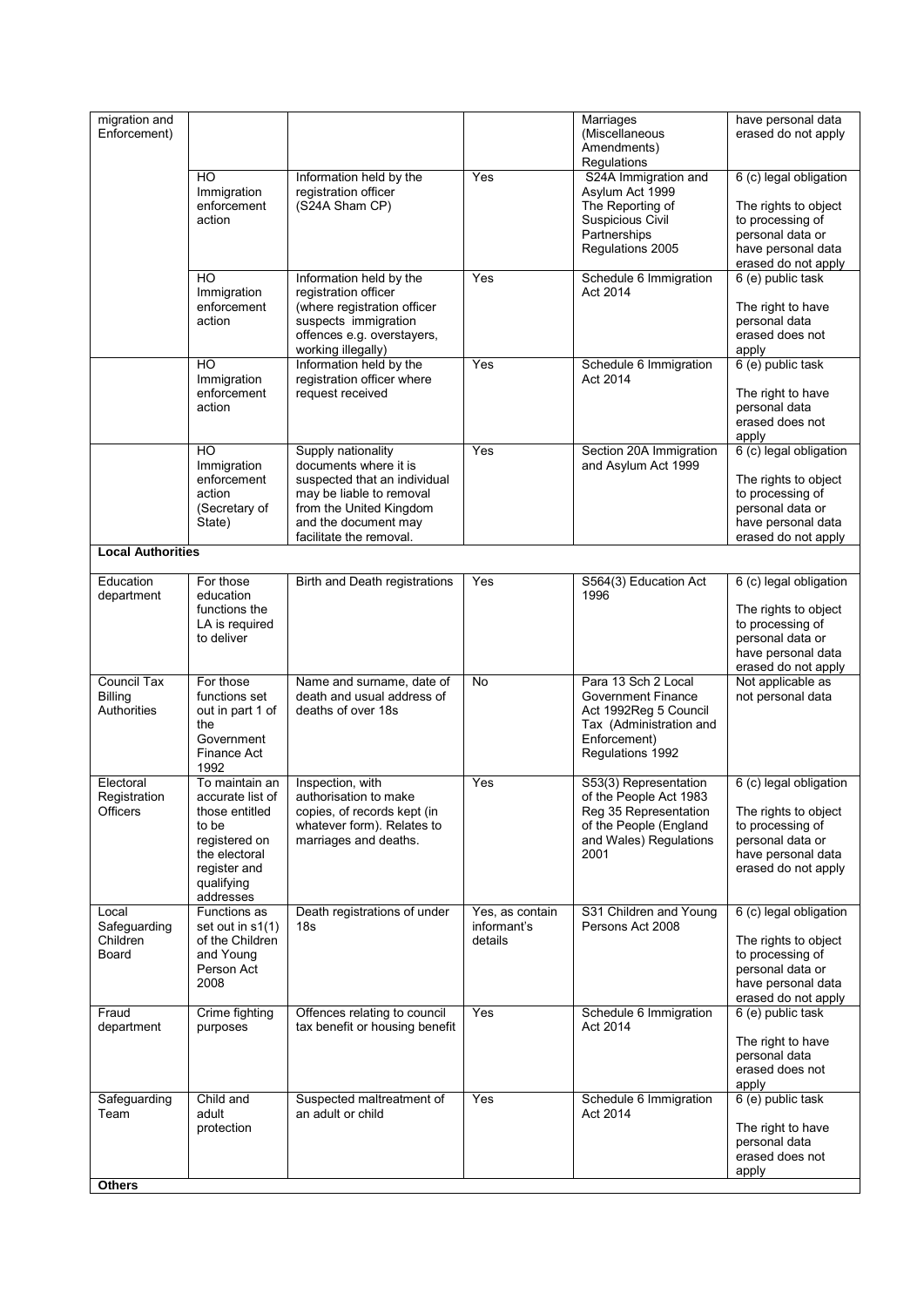| Coroner                                                                                                                                     | Investigations                                                                                                                      | Deaths falling into those<br>categories set out in<br>regulation 41 of Registration<br>of Births and Deaths<br>regulations 1987 | Yes, as contain<br>informant's<br>details | <b>Births and Deaths</b><br>Registration Act 1953<br>Regulation 41<br><b>Registration of Births</b><br>and Deaths Regulations<br>1987 | 6 (c) legal obligation<br>The rights to object<br>to processing of<br>personal data or<br>have personal data<br>erased do not apply |
|---------------------------------------------------------------------------------------------------------------------------------------------|-------------------------------------------------------------------------------------------------------------------------------------|---------------------------------------------------------------------------------------------------------------------------------|-------------------------------------------|---------------------------------------------------------------------------------------------------------------------------------------|-------------------------------------------------------------------------------------------------------------------------------------|
| National<br><b>Health Service</b><br>Commissionin<br>g Board,<br>Clinical<br>Commissionin<br>g Groups,<br>local<br>authorities<br>(England) | To assist the<br>delivery of<br>those<br>functions<br>exercisable by<br>the<br>organisation in<br>relation to the<br>health service | Birth (including still birth)<br>and Death registrations                                                                        | Yes                                       | S269(2) National Health<br>Service Act 2006                                                                                           | 6 (c) legal obligation<br>The rights to object<br>to processing of<br>personal data or<br>have personal data<br>erased do not apply |
| National<br><b>Health Service</b><br>Local Health<br><b>Boards</b><br>(Wales)                                                               | To assist the<br>Local Health<br>Boards in the<br>performance<br>of their<br>functions in<br>relation to the<br>health service      | Birth and Death registrations                                                                                                   | Yes                                       | S200(2) National Health<br>Service (Wales) Act<br>2006                                                                                | 6 (c) legal obligation<br>The rights to object<br>to processing of<br>personal data or<br>have personal data<br>erased do not apply |
| Public pension<br>payers                                                                                                                    | To assist<br>government<br>departments in<br>the<br>administration<br>of pensions                                                   | Death registrations of public<br>service pensioners (form<br>111)                                                               | Yes, as contain<br>informant details      | Provision under review                                                                                                                | 6 (e) public task<br>The right to have<br>personal data<br>erased does not<br>apply                                                 |
| General<br>Pharmaceutic<br>al Council                                                                                                       | Removal of<br>names from<br>the register                                                                                            | Death notifications (form<br>111) of registered<br>pharmacists and registered<br>pharmacy technicians                           | Yes, as contain<br>informant's<br>details | Pharmacy Order 2010                                                                                                                   | 6 (c) legal obligation<br>The rights to object<br>to processing of<br>personal data or<br>have personal data<br>erased do not apply |
| Law Society                                                                                                                                 | Removal of<br>names from<br>the register                                                                                            | Death certificates of<br>solicitors                                                                                             | Yes, as contain<br>informant's<br>details | Provision under review                                                                                                                | 6 (e) public task<br>The right to have<br>personal data<br>erased does not<br>apply                                                 |
| General<br>Ontical<br>Council                                                                                                               | Removal of<br>names from<br>the register                                                                                            | Death certificates of<br>opticians                                                                                              | Yes, as contain<br>informant's<br>details | S10(2) Opticians Act<br>1989                                                                                                          | 6 (c) legal obligation<br>The rights to object<br>to processing of<br>personal data or<br>have personal data<br>erased do not apply |
| District<br>Medical<br>Officer<br>(England).<br>Chief<br>Administrative<br>Medical<br>Officer<br>(Wales)                                    | Removal of<br>names from<br>the register                                                                                            | Death certificates of<br>midwives                                                                                               | Yes, as contain<br>informant's<br>details | Provision under review                                                                                                                | 6 (e) public task<br>The right to have<br>personal data<br>erased does not<br>apply                                                 |
| General<br>Medical<br>Council                                                                                                               | Removal of<br>names from<br>the register                                                                                            | Death registrations of<br>registered medical<br>practitioners (form 111)                                                        | Yes, as contain<br>informant's<br>details | S30(6) Medical Act 1983                                                                                                               | 6 (c) legal obligation<br>The rights to object<br>to processing of<br>personal data or<br>have personal data<br>erased do not apply |
| General<br>Dental Council                                                                                                                   | Removal of<br>names from<br>the register                                                                                            | Death registrations of<br>dentists (form 111)                                                                                   | Yes, as contain<br>informant's<br>details | S23(1) Dentists Act<br>1984                                                                                                           | 6 (c) legal obligation<br>The rights to object<br>to processing of<br>personal data or                                              |